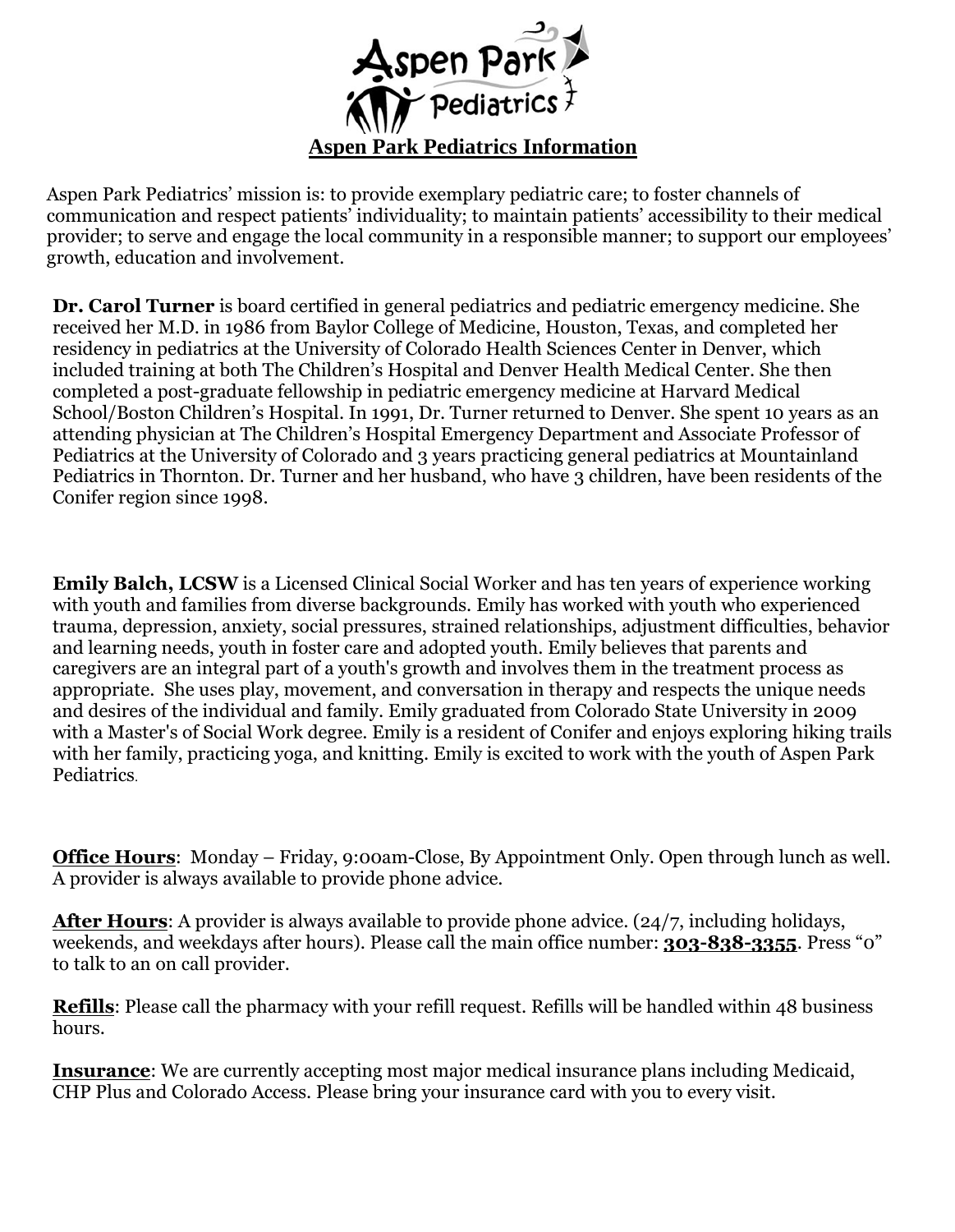**Payment**: Co-pays and outstanding balances are due at the time of service. Self-pay patients will

receive a 15% discount by paying at the time of service. We accept cash, personal checks, Visa, MasterCard and Discover.

**Phone Messages**: Providers will return messages daily. Please let us know if the message is urgent and needs to be addressed immediately.

**Appointments**: Sick visits will be scheduled for the same day. Well visits should be scheduled at

least 4 weeks in advance. Please bring your insurance information with every visit.

**Anti-Discrimination Policy**: Aspen Park Pediatrics will not discriminate patient acceptance or care standards based upon race, creed, color, religion, gender, ethnicity or sexual orientation.

**New patients**: Please bring immunization records. When transferring records, please request the growth chart and problem list in addition to the immunizations.

**Ages**: We have expertise in infants, children and adolescents. We welcome new patients through age 18.

**Newborns**: Please contact your Insurance Company and Human Resources Department, if applicable, to add your new baby as soon as possible. Newborns are covered on their mother's insurance policy from 2 to 31 days, depending on the insurance company.

**Cancellations and No-Shows**: Our office staff will call to remind you 1 business day prior to a scheduled appointment. If you need to cancel/change your appointment, please call 24 hours prior to your appointment. No-shows or cancellations made with less than 24 hours notice will be subject to a charge of \$25.00 for a sick visit and \$50.00 for a well visit.